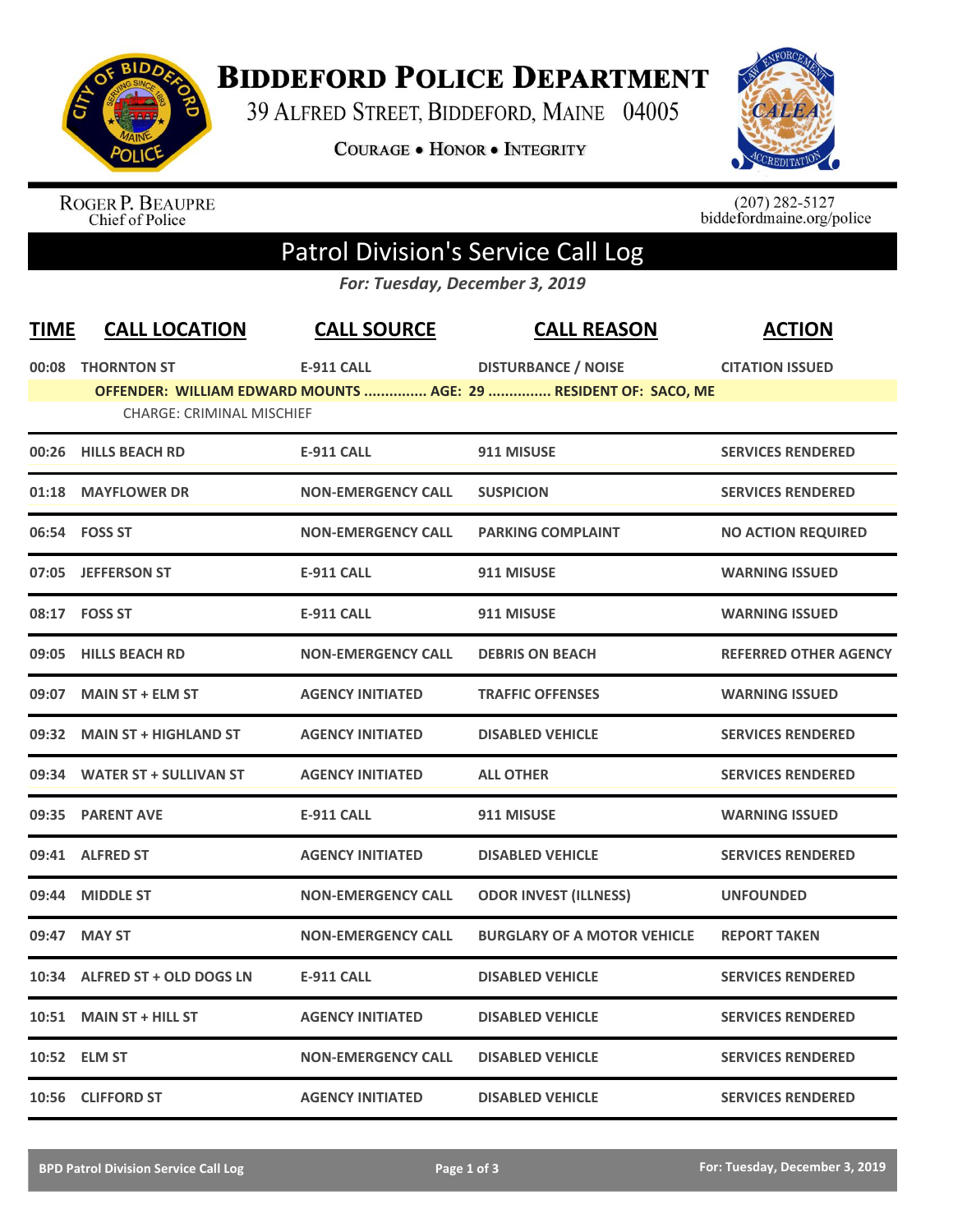| <b>TIME</b> | <b>CALL LOCATION</b>                                                                                | <b>CALL SOURCE</b>        | <b>CALL REASON</b>                  | <b>ACTION</b>                |
|-------------|-----------------------------------------------------------------------------------------------------|---------------------------|-------------------------------------|------------------------------|
|             | 11:05 MT VERNON ST                                                                                  | <b>NON-EMERGENCY CALL</b> | <b>PARKING COMPLAINT</b>            | <b>GONE ON ARRIVAL</b>       |
|             | <b>11:34 MAIN ST</b>                                                                                | <b>NON-EMERGENCY CALL</b> | <b>PARKING COMPLAINT</b>            | <b>PARKING TICKET ISSUED</b> |
|             | 11:52 PEARL ST                                                                                      | <b>E-911 CALL</b>         | 911 MISUSE                          | <b>NO ACTION REQUIRED</b>    |
|             | 12:31 HILL ST                                                                                       | <b>NON-EMERGENCY CALL</b> | <b>DOMESTIC COMPLAINTS</b>          | <b>REPORT TAKEN</b>          |
|             | 12:48 MORIN ST                                                                                      | <b>E-911 CALL</b>         | 911 MISUSE                          | <b>SERVICES RENDERED</b>     |
|             | 13:13 ALFRED ST                                                                                     | <b>AGENCY INITIATED</b>   | <b>SEX OFFENDER REGISTRATION</b>    | <b>REPORT TAKEN</b>          |
|             | 13:13 ALFRED ST                                                                                     | <b>WALK-IN AT STATION</b> | <b>COURT ORDERED CHECK IN</b>       | <b>SERVICES RENDERED</b>     |
|             | 13:49 ELM ST                                                                                        | <b>E-911 CALL</b>         | 911 MISUSE                          | <b>NO ACTION REQUIRED</b>    |
|             | 14:21 UNION ST                                                                                      | <b>NON-EMERGENCY CALL</b> | <b>BURGLARY OF A MOTOR VEHICLE</b>  | <b>NO ACTION REQUIRED</b>    |
|             | 14:29 CUTTS ST                                                                                      | <b>E-911 CALL</b>         | 911 MISUSE                          | <b>NEGATIVE CONTACT</b>      |
|             | 14:39 ELM ST                                                                                        | <b>AGENCY INITIATED</b>   | <b>PRO-ACTIVE DV RESPONSE TEAM</b>  | <b>NO VIOLATION</b>          |
|             | 14:54 ST JOSEPH ST                                                                                  | <b>NON-EMERGENCY CALL</b> | <b>ALL OTHER</b>                    | <b>SERVICES RENDERED</b>     |
|             | 14:56 CLEAVES ST                                                                                    | <b>E-911 CALL</b>         | <b>CRIMINAL MISCHIEF</b>            | <b>REPORT TAKEN</b>          |
|             | 15:06 ALFRED ST                                                                                     | <b>NON-EMERGENCY CALL</b> | <b>CHECK WELFARE</b>                | <b>REPORT TAKEN</b>          |
|             | 15:16 ST MARYS ST                                                                                   | <b>NON-EMERGENCY CALL</b> | <b>BURGLARY OF A MOTOR VEHICLE</b>  | <b>REPORT TAKEN</b>          |
|             | 15:29 SOUTH ST                                                                                      | <b>NON-EMERGENCY CALL</b> | <b>PARKING COMPLAINT</b>            | <b>UNFOUNDED</b>             |
|             | 16:15 ALFRED ST                                                                                     | <b>AGENCY INITIATED</b>   | <b>ATTACHMENT OF FALSE PLATES</b>   | <b>CITATION ISSUED</b>       |
|             | OFFENDER: RONALD J PIERSON  AGE: 49  RESIDENT OF: GRAY. ME<br><b>CHARGE: ATTACHING FALSE PLATES</b> |                           |                                     |                              |
|             | 16:20 HILL ST                                                                                       | <b>E-911 CALL</b>         | <b>DOMESTIC COMPLAINTS</b>          | <b>REPORT TAKEN</b>          |
|             | 16:37 SOUTH ST                                                                                      | <b>NON-EMERGENCY CALL</b> | <b>CHECK WELFARE</b>                | <b>SERVICES RENDERED</b>     |
|             | 16:45 GREEN ST                                                                                      | <b>NON-EMERGENCY CALL</b> | <b>PARKING COMPLAINT</b>            | <b>SERVICES RENDERED</b>     |
|             | 17:22 ALFRED ST + EDWARDS AVE                                                                       | <b>NON-EMERGENCY CALL</b> | <b>DISABLED VEHICLE</b>             | <b>NO ACTION REQUIRED</b>    |
|             | 17:50 HILL ST                                                                                       | <b>NON-EMERGENCY CALL</b> | <b>CRIMINAL MISCHIEF</b>            | <b>SERVICES RENDERED</b>     |
|             | 18:41 GREEN ST                                                                                      | <b>NON-EMERGENCY CALL</b> | <b>CIVIL COMPLAINT</b>              | <b>CIVIL COMPLAINT</b>       |
|             | 18:50 ALFRED ST                                                                                     | <b>E-911 CALL</b>         | 911 MISUSE                          | <b>NO ACTION REQUIRED</b>    |
|             | 20:09 ALFRED ST                                                                                     | <b>OTHER</b>              | <b>PARKING BAN - TOWED VEHICLES</b> |                              |